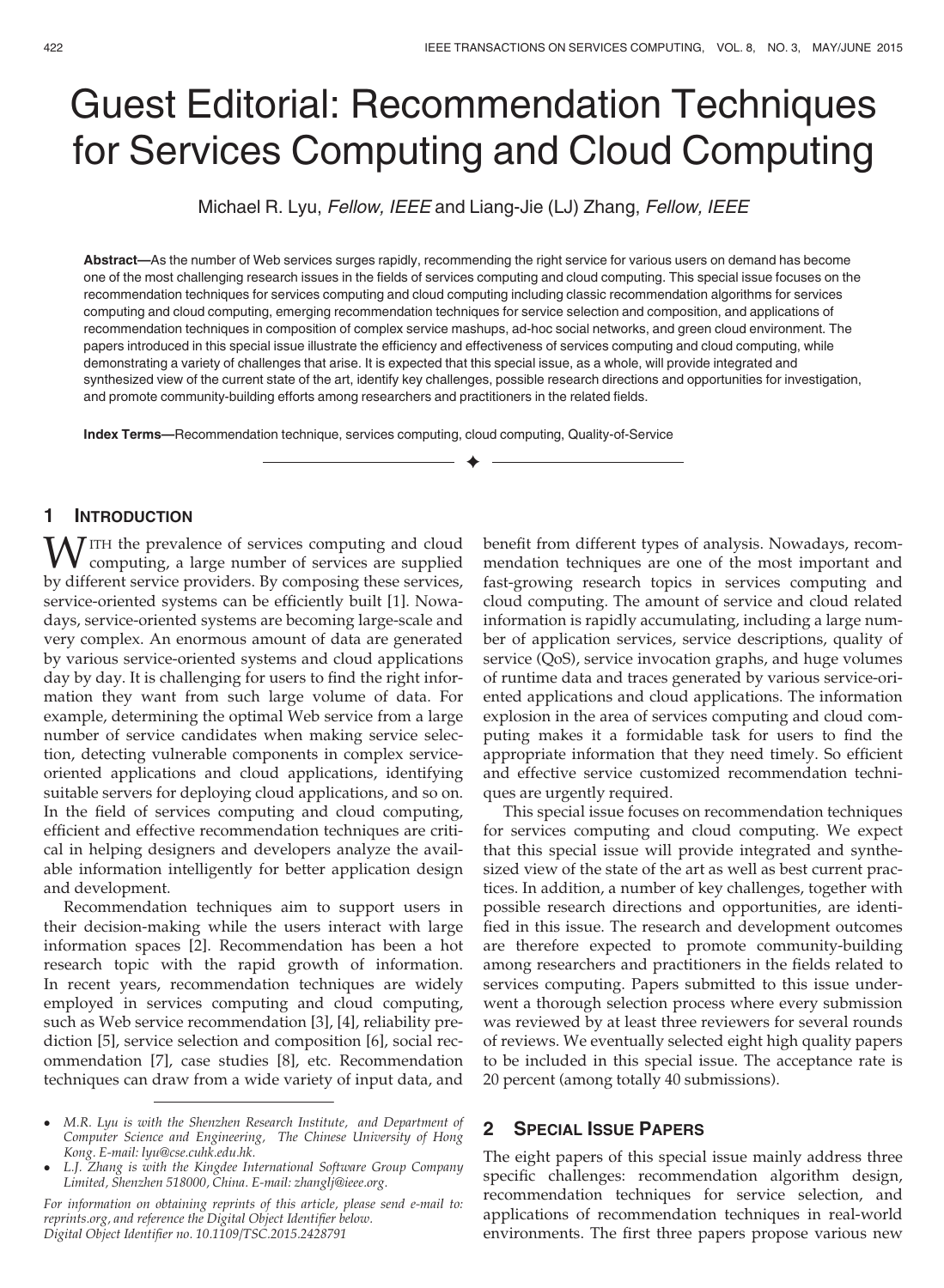recommendation algorithms, including QoS-aware recommendation approach, reputation-based recommendation approach, and semantic content based service recommendation. In the next two papers, service selection with probabilistic QoS and runtime aspects are respectively investigated. The last three papers focus on applications of recommendation techniques in different settings, including complex service mashups, ad-hoc social networks, and green cloud environment. A brief overview of the eight accepted papers of this special issue is presented below.

In the first paper entitled "Prediction of Atomic Web Services Reliability for QoS-aware Recommendation," Marin Silic, Goran Delac, and Sinisa Srbljic present a model named CLUS for reliability prediction of atomic Web services, which estimates the reliability for an ongoing service invocation based on the data merged from previous invocations. On one hand, this article focuses on the impact of specific parameters of the invocation context regarding the accuracy of the prediction models. The work extends existing specific parameters by introducing environment- specific parameters in prediction models, hence improving the accuracy of the prediction by incorporating user-, service- and environment- specific parameters. On the other hand, this paper aggregates the past invocation data using K-means clustering algorithm to achieve better scalability comparing with other current approaches. In addition, the paper proposes a model-based collaborative filtering approach LinReg based on supervised learning technique and linear regression to estimate the missing reliability values. When running CLUS on services deployed in different regions of the Amazon cloud, the authors confirm that CLUS achieves more scalable and accurate predictions.

The second paper, entitled "ReputationNet: Reputationbased Service Recommendation for e-Science," by Jinhui Yao, Wei Tan, Surya Nepal, Shiping Chen, Jia Zhang, David D. Roure and Carole Goble, proposes the ReputationNet framework as an enhancement of the existing ServiceMap framework to employ trust and reputation mechanisms for service recommendations in building scientific workflows. In particular, the authors design heuristic algorithms to recommend reputable services, service associations and compositions. The key contribution of the paper is the proof of a strong positive correlation (with Pearson correlation coefficient of 0.82) between the proposed reputation score and the usage frequency, which would enhance end-user usage and re-use of the system. Experiments using the workflows on myExperiment social website demonstrate the positive correlation which shows the effectiveness of ReputationNet.

In the third paper titled "Unified Collaborative and Content-Based Web Service Recommendation," Lina Yao, Quan Z. Sheng, Anne H. H. Ngu, Jian Yu, and Aviv Segev propose a hybrid approach which combines collaborative filtering and semantic content-based methods to advance the current Web services recommendation. Furthermore, three main requirements, including high recommendation accuracy, recommendation serendipity, and recommending newly deployed services, are also considered for designing and developing effective Web service recommender systems. The proposed approach is applied to a dataset of real-world Web services to show that the proposed approach indeed achieves better recommendation performance.

As illustrated in "Service Selection for Web Services with Probabilistic QoS," San-Yih Hwang, Chien-Ching Hsu and Chien-Hsiang Lee believe that the difficulties in the service selection remain an important challenge, although Web service selection has been a common research topic. Consequently, a novel approach by representing services QoS values as discrete random variables with probability mass functions is proposed to address the service selection problem. The authors aim to select a set of atomic services for constructing a composite service, so as to satisfy the constraints imposed on the composite service with high probability and to achieve reasonable execution time. In addition, the article provides numerical results that demonstrate effectiveness and efficiency of the proposed method, where QoS values are modeled as probability distributions and an initial service assignment finding algorithm is executed.

In "Service Selection with Runtime Aspects: A Hierarchical Approach," Rene Ramacher and Lars Mönch present a hierarchical service selection by integrating a tactical service selection with a service reconfiguration to satisfy the cost minimization objective and to maintain a successful execution of requests. It is a novel idea to systematically integrate both tactical and operational service selection, which can achieve both runtime-related goals and tactical objectives. Experiments are conducted to assess the hierarchical service selection and to confirm the advantages of the proposed method.

"Assisting Navigation and Complementary Composition of Complex Service Mashups" by Gang Huang, Yun Ma, Xuanzhe Liu, Yuchong Luo, Xuan Lu and M. Brian Blake proposes an approach for recommending developers in terms of navigation and completion of mashup components with a large-scale component repository. Given a partial mashup and component repository, it exploits data dependency, similarity and usage to suggest ranking recommendations. The novel contributions of this paper are as follows: 1) A real problem, that users may not understand how to connect the partial components with an explicit goal, is solved. 2) A component model is proposed to employ data dependency in different classes and data inheritance in the same class. 3) The experiments illustrate that the proposed approach can generate meaningful and potentially relevant recommendations with fast response to user requests in a real component repository.

In their paper entitled "Environment-aware Virtual Slice Provisioning in Green Cloud Environment," Kim Khoa Nguyen and Mohamed Cheriet present an environmentaware virtual slices provision solution in green cloud environment to address the problem of optimal flow assignment for virtual slice based on software-defined paradigms, which aim to provide environment-aware recommendation services for cloud operators. The basic advantage of the proposed solution is two-fold: 1) An algorithm to resolve the problem of virtual slice assignment achieves better performance than the existing network embedding algorithm with respect to network footprint reductions. 2) A good intra data center network topology, which is considered in an optimization model, can reduce network carbon footprint. Simulations are carried out on the GreenStar Network, which demonstrates satisfactory performance of the proposed solution.